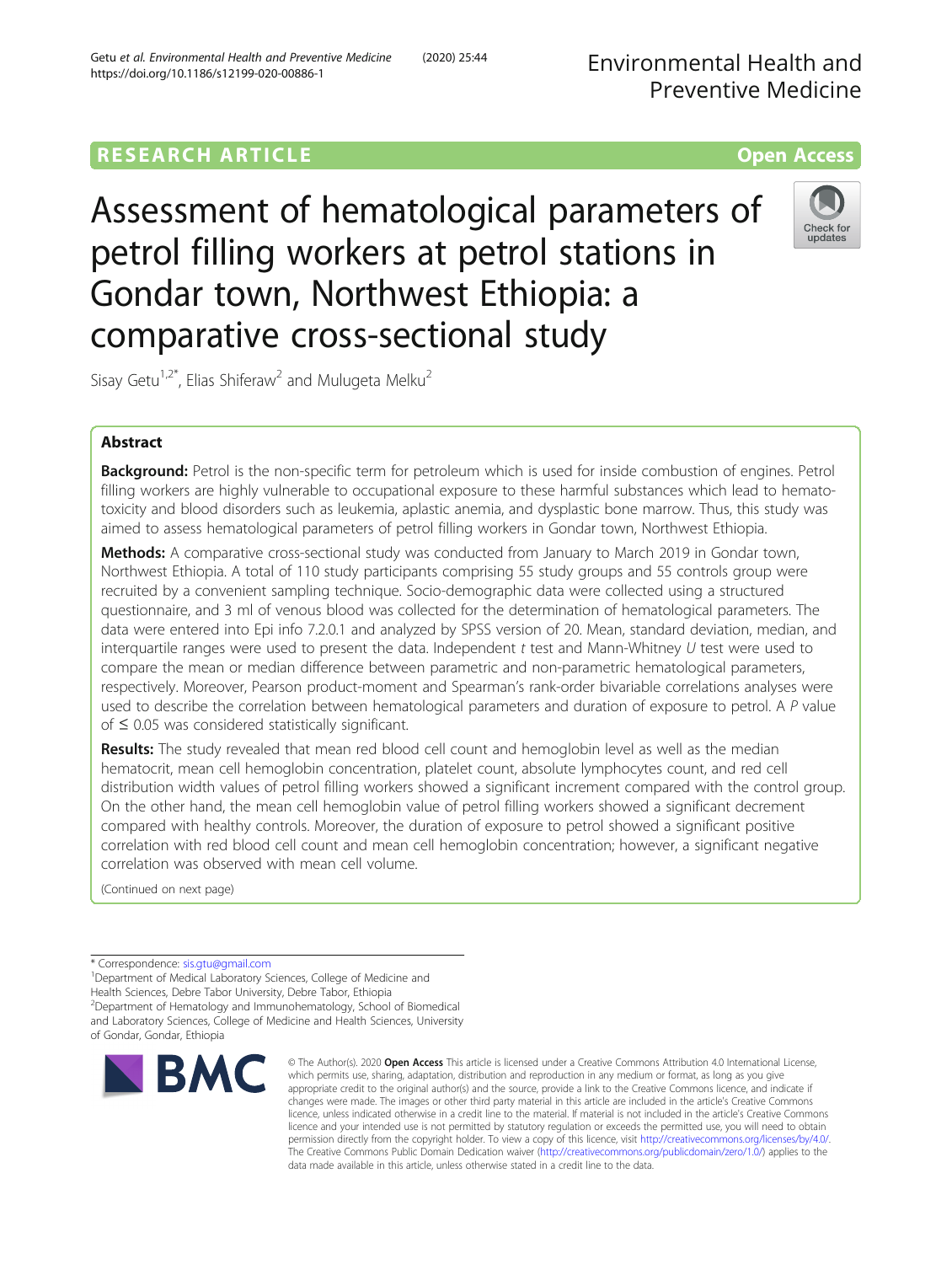### (Continued from previous page)

**Conclusion:** This study showed that the majority of hematological parameters of petrol filling workers showed an increment compared with healthy controls which might be associated with exposure to petrol chemicals. However, further longitudinal study with a larger sample size should be conducted to explore the impact of petrol exposure on hematopoiesis.

Keywords: Hematological parameters, Blood, Petrol, Ethiopia

#### Introduction

Petrol includes crude oils and different refined oil products. It is a significant source of polycyclic aromatic hydrocarbons. After extraction, crude oil is transported to an oil refinery where complex hydrocarbon compounds are separated and converted through different refining operations for being useable fuel sources. Finally, impurities are eliminated through chemical treatment of each product [\[1](#page-7-0)]. Benzene is one of the natural constituent of crude oil as well as a product of petrol refining which is emitted in large quantities from oil refineries. Benzene is one of the main carcinogens among more than 165 occupational carcinogens which are identified by the International Agency for Research on Cancer (IARC). However, the pathogenic potential of petrol remains inconclusive and not yet fully understood [[2,](#page-7-0) [3\]](#page-7-0).

Although the role of benzene in the etiology of various hematopoietic malignancies requires accurate further explanation, the IARC report indicated the possible association of benzene with non-Hodgkin's lymphoma, multiple myeloma, and other hematopoietic malignancies [\[4](#page-7-0)]. Gasoline is also one of the crude oil products which are well-thought-out as environmental pollutants and toxicants. It has adverse effects on organs like kidney, lung, and liver. Due to the heavy metals contained in gasoline, its vapor inhalation has been reported to change hematological parameters and induce anemia through bone marrow hypoplasia [\[5](#page-7-0)].

The particles generated from petrol exhaust are extremely small in diameter and large in surface area. They can carry a much larger fraction of toxic compounds, such as hydrocarbons and metals on their surface. These particles are deposited in large amount and deeper into the lung. As a result, the transport of oxygen to cells is slow down as they form methemoglobin, resulting in functional anemia [[6\]](#page-7-0). Benzene metabolism is taken place in the liver and bone marrow; hence, these are the main sites for benzene toxicity. Benzene metabolite covalently binds to cellular macromolecules lastly results in dysfunction of bone marrow. Thus, long-term exposure to benzene leads to consistent structural and numerical chromosomal aberrations in lymphocytes and bone marrow cells [\[7](#page-7-0), [8](#page-7-0)].

According to the study done in Iran, benzene and ethylene oxide are common carcinogens in the workplace. The estimated incidence of leukemia in the general population is reported to be 8.5 and 6.1 cases per 100,000 populations for males and females, respectively [[9\]](#page-7-0). More than two million workers are exposed to benzene each year and result in malignant and nonmalignant disorders worldwide [\[10](#page-7-0)].

The United States National Cancer Institute in collaborated with the Chinese Academy of Preventive Medicine studied that workers exposed to benzene developed lympho-hematopoietic malignancies in China [[11\]](#page-7-0). In Great Britain from (1990–1993) years, 29,800 people were exposed to benzene carcinogen agent [\[12\]](#page-7-0). In New Zealand workplaces, benzene is one of 50 known human carcinogens [\[13\]](#page-7-0).

Petrol filling workers are exposed to petrol carcinogenic agent through inhalation of vapors, contamination of particles during eating and drinking, and skin contact with particles from petrol vapors [\[14](#page-7-0), [15](#page-8-0)]. Thus, occupational exposure leads to hemato-toxicity and blood disorders such as blood cancer (leukemia), aplastic anemia, and dysplastic bone marrow [[16\]](#page-8-0). Besides, occupational exposure to petrol vapors has lethal effects on a variety of organs like heart, lung, skin, and kidney and systems such as respiratory, immune, and nervous systems which in turn causes various diseases [[17\]](#page-8-0).

A complete blood count (CBC) is a test that provides information about the distribution and quantity of blood cells. This test provides valuable information about the kinds and the numbers of cells in the blood particularly red blood cells (RBC), white blood cells (WBC), and platelets that indicates health professionals to check symptoms, like weakness, fatigue, or bruising. In addition, it also diagnoses pathologic conditions such as anemia. It can reflect acute or chronic infection allergies and problems with clotting. So, CBC is an easy and readily available screening tool for evaluating hematotoxicity of benzene  $[18]$  $[18]$ . Thus, the current study was designed to investigate the effects of petrol exposure on hematological parameters of work in petrol filling.

# Materials and methods

#### Study design, setting, and period

A comparative cross-sectional study was conducted among petrol filling workers at Gondar town petrol stations in comparison with apparently healthy blood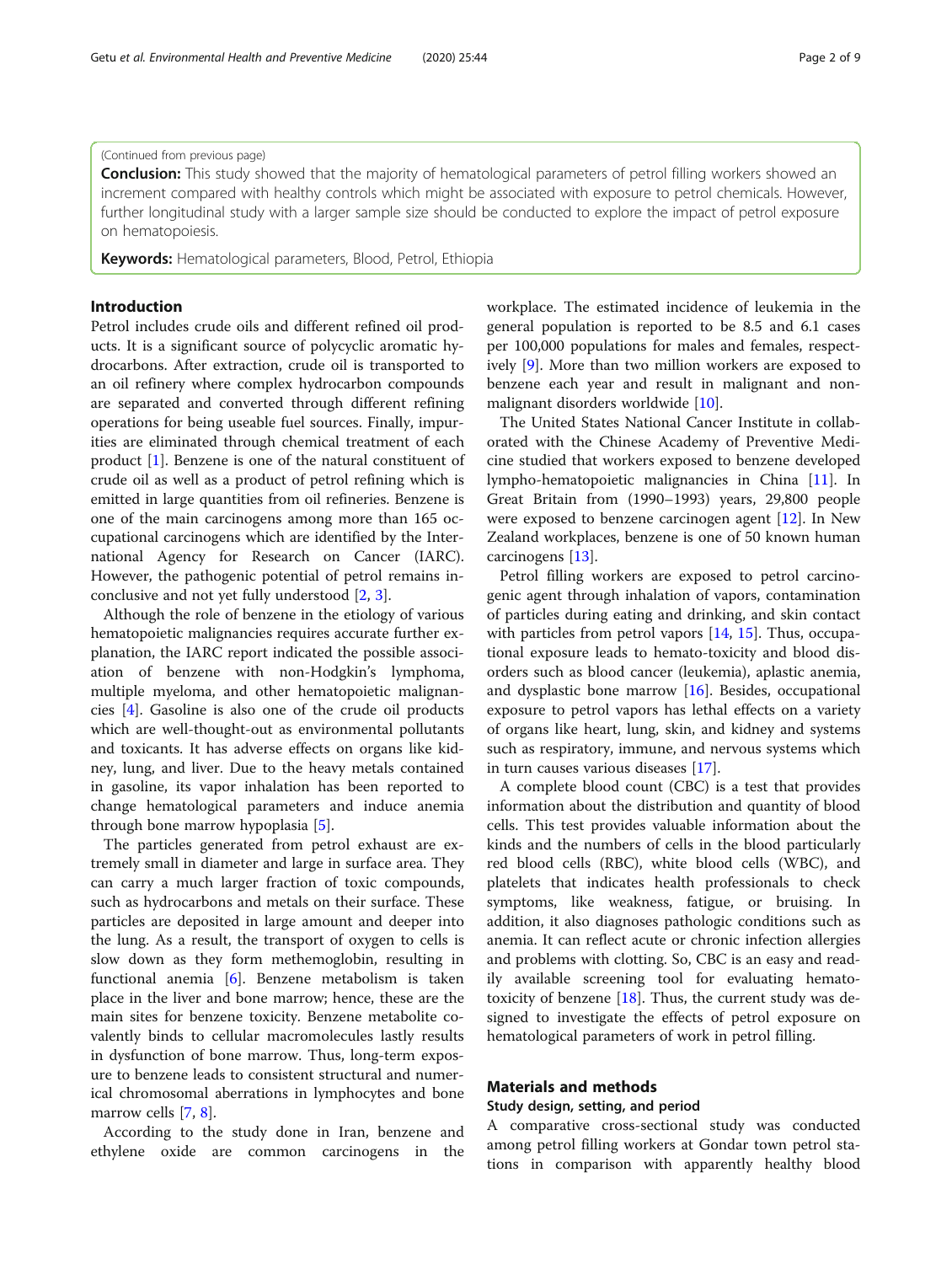donors at the University of Gondar comprehensive specialized referral hospital blood bank. Gondar is located in the northwestern part of Ethiopia, in the Amhara region state with 180 km far from Bahir Dar, the capital city of the regional and 727 km from Addis Ababa, the capital city of Ethiopia. Based on the 2007 national census conducted by the [Central Statistical Agency](https://en.wikipedia.org/wiki/Central_Statistical_Agency_(Ethiopia)) of Ethiopia, Gondar town has an estimated total population of 206,987 people of whom 98,085 are males and 108, 902 females [\[19](#page-8-0)]. There are 17 petrol stations with a total of 81 workers. Of thus workers, 52 are males and 29 are females. The study was done from January to March 2019.

#### Sample size and sampling technique

According to the rule of thumb that has been recommended by van Voorhis and Morgan, 30 participants per group are mandatory to detect real differences between groups, which could lead to about 80% power [\[20](#page-8-0)]. Therefore, 110 study subjects which comprise 55 petrol filling workers as a case and 55 healthy blood donors as control were recruited into this study. Study participants in both cases and controls were taken from the study population by a convenient sampling technique.

#### Source and study population

All petrol station workers who were exposed to petrol chemicals at Gondar town petrol stations and all apparently healthy blood donors at the University of Gondar comprehensive specialized referral hospital blood bank during the study period were as the source population for cases and controls, respectively. All petrol filling workers at Gondar town petrol stations and apparently healthy blood donors at the University of Gondar comprehensive referral hospital blood bank who fulfilled the inclusion criteria were included in the study.

## Inclusion and exclusion criteria

All petrol filling workers with age ranges of 18–65 years who were exposed to petrol fo a minimum of one year and all petrol non-exposed apparently healthy blood donors with age ranges of 18–65 years were included in the study. However, individuals who have ever had a history of either chewing chat or smoking cigarette; reactive for human immunodeficiency virus (HIV), hepatitis B virus, and hepatitis C virus; and individuals who had a history of inherited bleeding disorders, hypertension, chronic renal disease, chronic liver disease, and malignancy were excluded from the study. In addition to this, those who were on/taking cytotoxic chemotherapy, radiotherapy, and corticosteroid medications had also been excluded from the study. Moreover, individuals who were with evidence of ill health, in the use of medications, received a blood transfusion in the last 6 months, and donated blood within the last 3 months were excluded.

#### Operational definitions

Definition and classification of hematological parameters were based on the local reference ranges [21]. The normal reference range for different hematological parameters was defined as follows: RBC 3.53–6.93  $\times$  10<sup>12</sup>/l for male and  $3.45-6.25 \times 10^{12}$ /l for female; hematocrit (Hct) 36.2–58.6% for male and 32.1–56.6% for female; hemoglobin (Hb) 11.5–18 g/dl for male and 11.0–16.0 g/ dl for female; mean cell hemoglobin concentration (MCHC) 29.5–34.4% for male 28.5–34.4% for female; and mean cell hemoglobin (MCH) 26.6–33.3 pg for male and 25.8–32.8 pg for female, respectively. On the other hand, parameters such as WBC, absolute neutrophils, absolute lymphocytes, absolute mixed cell, platelet, mean cell volume (MCV), red cell distribution width (RDW), neutrophil %, lymphocyte %, and mixed cell % were defined as  $3.2-8.8 \times 10^9$ /l,  $1.6-5.1 \times 10^9$ /l,  $1-3.5 \times 10^9$ /l,  $0.2-1 \times 10^9$ /l, 128-432  $10^9$ /l, 85-100 fl; 12-17%, 36-69%, 22–55%, and 0.2–1%, respectively for both adult males and females [[21\]](#page-8-0). Hematological parameters below or above these pre-stated reference ranges were considered as decreased or increased in accordance.

# Data Collection and laboratory methods Socio-demographic data

Socio-demographic data of the study participants were collected via face-to-face interview using a pre-tested structured questionnaire. The questionnaire consists of variables regarding socio-demographic characteristics of the study participants and duration of exposure to petrol chemicals for petrol filling station workers.

# Clinical data

Clinical information of the study participants was collected using a structured data checklist. Physical diagnosis and detailed history had been taken by experienced nurses to assess a history of inherited bleeding disorders, hypertension, chronic renal disease, chronic liver disease, malignancy, medication, cigarette smoking, chat chewing, blood transfusion, and blood donation.

#### Laboratory analysis

A total of 3 ml of venous blood was collected using a sterile needle and syringe to determine hematological parameters. Hematological parameters were analyzed by Sysmex KX-21 (Sysmex Corporation, Kobe, Japan), three differential automated hematology analyzer. In addition, all study participants were screened for HIV, hepatitis B virus, and hepatitis C virus. All laboratory procedures were conducted according to standard operating procedures.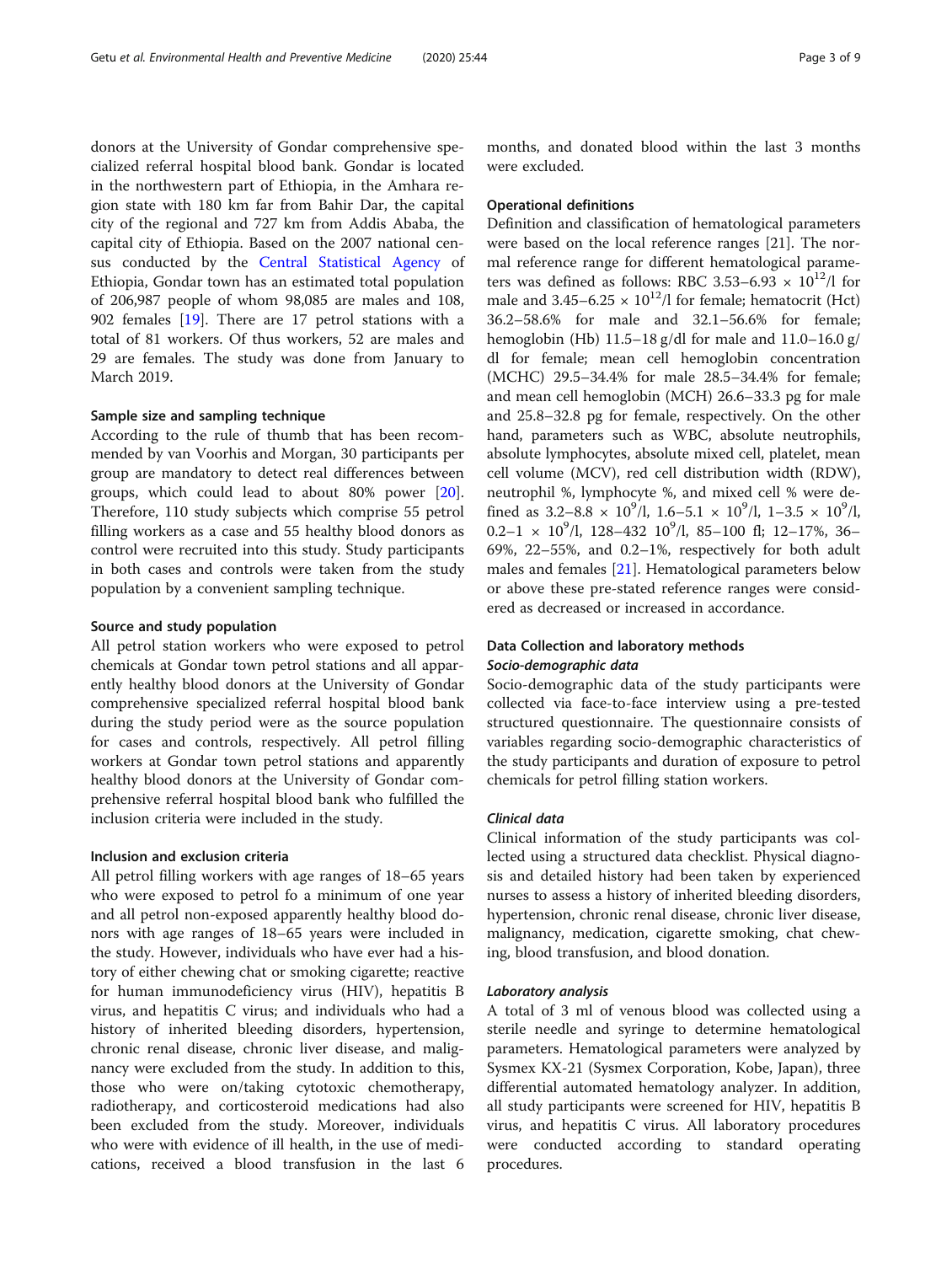Data quality assurance The questionnaire was prepared in English, translated to Amharic language, and then translated back to English to check for consistency. The training was given to data collectors prior to data collection. The data were collected by trained data collectors: experienced nurses and medical laboratory technologists. The process of data collection was closely supervised by investigators.

# Data analysis and interpretations

After data was cleaned and checked for completeness, it was entered in Epi info version of 7.2.0.1 and transferred to SPSS 20.0 for analysis. Normality was checked via visual plots like the Q-Q plot, the statistical method like the Kolmogorov-Smirnov normality test, and the Shapiro-Wilk normality test. Homogeneity of variance was checked by the Levene test. For normally distributed data, the independent  $t$  test was used to compare differences in the mean of hematological parameters between cases and controls. For non-normally distributed data, the Mann-Whitney  $U$  test was used. To measure the correlation of hematological parameters with duration of exposure to petrol, the Pearson product-moment bivariate correlation for normally distributed data and Spearman's rank-order correlation analysis for non-normally distributed data were used. The results were summarized in mean ± standard deviation (SD), median, and interquartile range (IQR). The results were presented in tables and texts. P value  $\leq$  0.05 was considered as statistically significant for all analysis.

#### Ethical considerations

The study was conducted after ethical approval was obtained from the Research and Ethical Review Committee of School of Biomedical and Laboratory Sciences, College of Medicine and Health Sciences, the University of Gondar. Support and permission letters were obtained from the Gondar town health office and from each petrol station administrative offices. Moreover, written informed consent was taken from study participants after explaining the purpose, benefits, and possible risks of this study. Participation in the study was purely on a voluntary basis. Study participants who had abnormal hematological results were linked to the University of Gondar comprehensive specialized referral hospital for better medical advice and healthcare services.

### Results

#### Socio-demographic characteristics of study participants

A total of 110 age- and sex-matched study participants were included in this study. The median (IQR) age was 28 (22–35) years and 29 (22-34) years for cases and controls, respectively. However, there were no statistically significant differences between case and control subjects in age ( $P = 0.983$ ). Among 55 cases, the majority 41 (74.5%) were males and 28 (50.9%) were single in their marital status (Table [1](#page-4-0)).

### Hematological parameters of study participants

The magnitude of leukocytosis, leukopenia, and neutropenia among petrol filling workers was 14.5%, 3.6%, and 18.2%, respectively. On the other hand, anemia and neutropenia among healthy controls were reported to be 3.6% and 7.3%, respectively (Table [2\)](#page-5-0).

# Comparison of hematological profiles of petrol filling workers and the control group

The mean RBC count and Hb level were significantly higher in petrol filling workers as compared with the control group. On the other hand, the mean MCV value of petrol filling workers has shown a significant decrement compared with healthy controls. Moreover, median HCT, MCHC, platelet count, absolute lymphocytes count, and RDW of petrol filling workers were higher than health controls (Table [3](#page-6-0)).

#### Correlation analysis

Based on the distribution of the hematological parameters, Pearson product-moment and Spearman's rankorder bivariable correlation analyses were done for normally distributed and non-normally data, respectively (see Additional File [1](#page-7-0)). Duration of petrol exposure showed a significant positive correlation with RBC count and MCHC value. On the other hand, duration of exposure for petrol had shown a significant negative correlation with MCV result of petrol filling workers. However, other hematological parameters indicated non-significant positive correlations (Table [4](#page-6-0)). The additional files showed the scatter plot of the bivariate correlation analysis of RBC count, MCV, and MCHC with duration of exposure for petrol (see Additional File [2](#page-7-0), Additional File [3](#page-7-0), and Additional File [4\)](#page-7-0).

# **Discussion**

Health effects of occupational exposure to petrol chemicals are fairly unfamiliar among petrol filling workers. However, continued exposures for petrol chemicals might be the cause of well-known consequence of bone marrow suppression, hematological lethal effect, and cancer. Petrol containing solvents like benzene cause hemato-toxicity, immune-toxicity, neurotoxicity, and carcinogenicity [[22\]](#page-8-0). Thus, the current study was designed with the aim to assess hematological parameters of petrol filling workers at Gondar town petrol stations.

According to this study, mean RBC and Hb values of petrol filling workers showed a significant increment compared with healthy controls. A consistent result had been reported from India [[23](#page-8-0)], Iran [\[24](#page-8-0)], Iraq [\[25\]](#page-8-0), China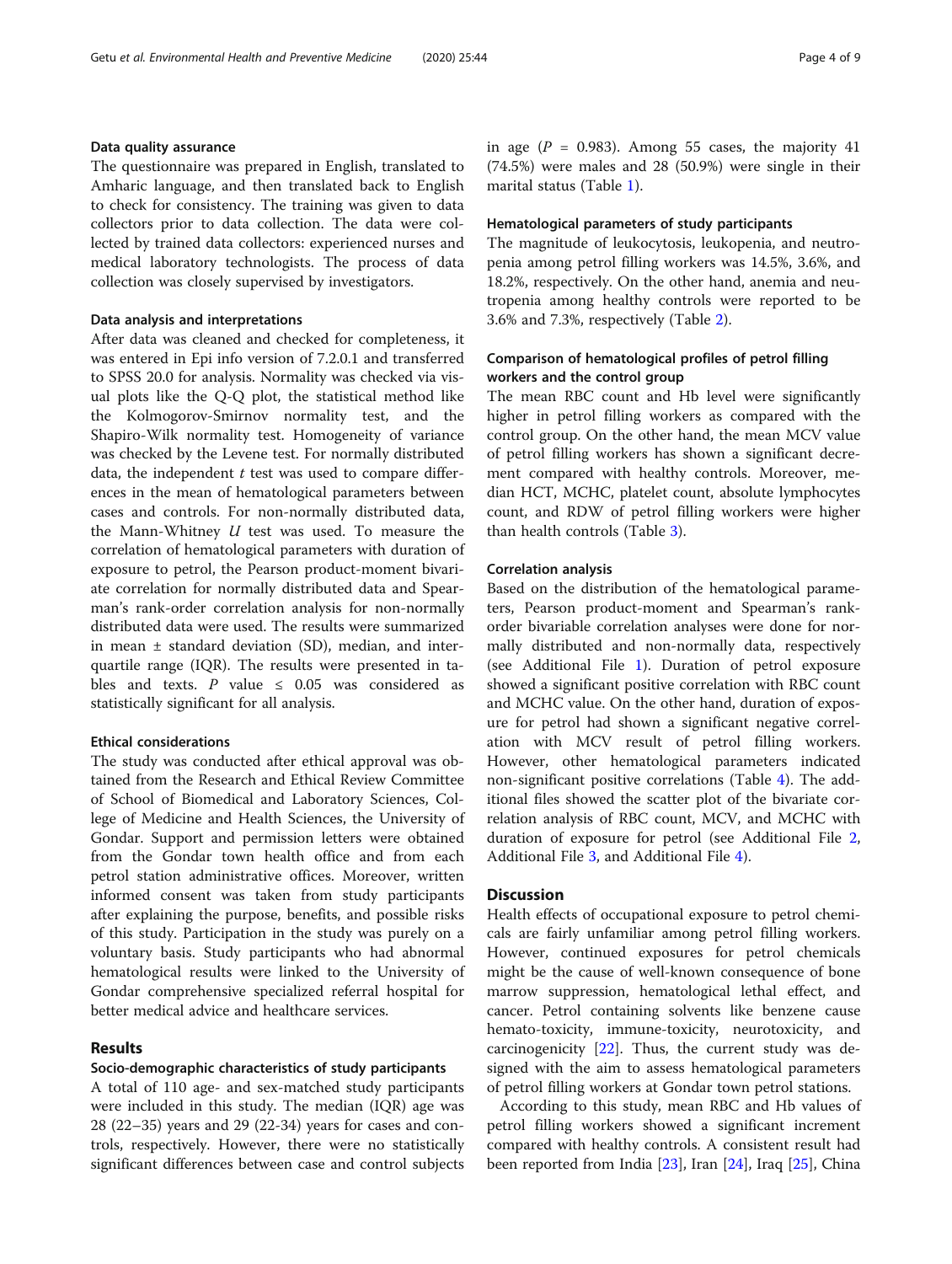| Variables                 | Socio-demographic        | Study group ( $n = 55$ ) |                | Control group ( $n = 55$ ) |                     |
|---------------------------|--------------------------|--------------------------|----------------|----------------------------|---------------------|
| characteristics           |                          | Frequency                | Percentage (%) | Frequency                  | Percentage (%)      |
| Sex                       | Male                     | 41                       | 74.5           | 41                         | 74.5                |
|                           | Female                   | 14                       | 25.5           | 14                         | 25.5                |
| Age group (years)         | $20 - 30$                | 34                       | 61.8           | 34                         | 61.8                |
|                           | $31 - 40$                | 14                       | 25.5           | 14                         | 25.5                |
|                           | $41 - 50$                | 5                        | 9.1            | 5                          | 9.1                 |
|                           | $51 - 60$                | $\overline{2}$           | 3.6            | $\overline{2}$             | 3.6                 |
| Address                   | Gondar                   | 52                       | 94.5           | Journal 49                 | 89.1                |
|                           | Around Gondar            | 3                        | 5.5            | 6                          | 10.9                |
| Marital status            | Single                   | 28                       | 50.9           | 32                         | 58.2                |
|                           | Married                  | 22                       | 40             | 23                         | 41.8                |
|                           | Widowed                  | 5                        | 9.1            | $\mathbf{0}$               | $\mathbf 0$         |
| Religion                  | Orthodox                 | 45                       | 81.8           | 46                         | 83.6                |
|                           | Muslim                   | 9                        | 16.4           | 1                          | 1.8                 |
|                           | Protestant               |                          | 1.8            | 8                          | 14.8                |
| Educational status        | Unable to read and write | 2                        | 3.6            | $\mathbf{0}$               | $\mathsf{O}\xspace$ |
|                           | Primary school           | 8                        | 14.5           | $\mathbf{0}$               | $\circ$             |
|                           | Secondary school         | 29                       | 52.7           | $\mathbf{0}$               | $\mathbf{0}$        |
|                           | Above secondary school   | 16                       | 29.1           | 55                         | 100                 |
| Petrol exposure in (year) | $1 - 5$                  | 31                       | 56.3           |                            | ۰                   |
|                           | $6 - 10$                 | $\overline{4}$           | 7.3            |                            |                     |
|                           | >10                      | 20                       | 36.4           |                            |                     |

<span id="page-4-0"></span>

|  |  | Table 1 Socio-demographic characteristics of study participants |  |  |  |  |
|--|--|-----------------------------------------------------------------|--|--|--|--|
|--|--|-----------------------------------------------------------------|--|--|--|--|

[[26\]](#page-8-0), Palestine [\[27](#page-8-0)], and Bulgaria [\[28](#page-8-0)]. In addition, our result showed a weak positive correlation between RBC count of petrol filling workers with duration of exposure which is in agreement with the previous study from China [\[26\]](#page-8-0). On the other hand, our result was contrary to studies from India [\[27\]](#page-8-0) and Egypt [[29\]](#page-8-0). Variation in the sample size, study period, socio-demographic variables, and duration of exposure might be the possible reason for the discrepancies.

The current study also showed a significant elevation in the median value of HCT among the exposed group compared with the control group. Our finding was in agreement with earlier studies conducted in India [[23](#page-8-0)] and Nigeria [[1\]](#page-7-0). However, studies carried out in Bulgaria [[28\]](#page-8-0) and Egypt [[29\]](#page-8-0) were not agreed with our finding. In these two previous studies, years of exposure and smoking habits of the study subjects were not considered. This might be the probable reason for variations.

In general, the possible reason for an increment in RBC parameters of petrol filling workers might be due to the fact that petrol is known to contain high concentrations of carbon monoxide which can enter the blood via the respiratory system. The molecule had a high affinity for Hb up to 200 times compared with oxygen to form carboxyhemoglobin which interferes with blood's

oxygen transport capacity and results in tissue hypoxia. Tissue hypoxia stimulates erythropoiesis which finally leads to the production of more number of RBC, in turn, rises of Hb and Hct levels [\[30](#page-8-0)]. Moreover, metabolisms of benzene yield quinone metabolite, which able to give rise to reactive oxygen species formation. A rise to reactive oxygen species leads to an abnormal condition like hypoxia. Hypoxia stimulates the production of more erythropoietin by the kidney and liver. These situations indeed lead to the formation of more number of RBC, a rise of Hb and Hct level in the peripheral blood [\[31](#page-8-0)].

Our result revealed that the mean MCV value of petrol filling workers showed a significant decrement compared with the control group. A consistent result had been re-ported from Sudan [\[18](#page-8-0)], Korea [\[32\]](#page-8-0), and Nigeria [[33](#page-8-0), [34\]](#page-8-0). Evidence suggested that a reduction in the cellular size could be due to the membrane alterations. Benzene may have an impact on flexibility and permeability of the cell although its mechanisms are not clearly known [[35\]](#page-8-0). Moreover, as a result of the metabolism of petrol chemicals leads to the formation of free radicals, it damages the cell membrane [[35](#page-8-0)].

Our study also revealed that the median platelet count of petrol filling workers showed a significant increment compared with healthy controls which was supported by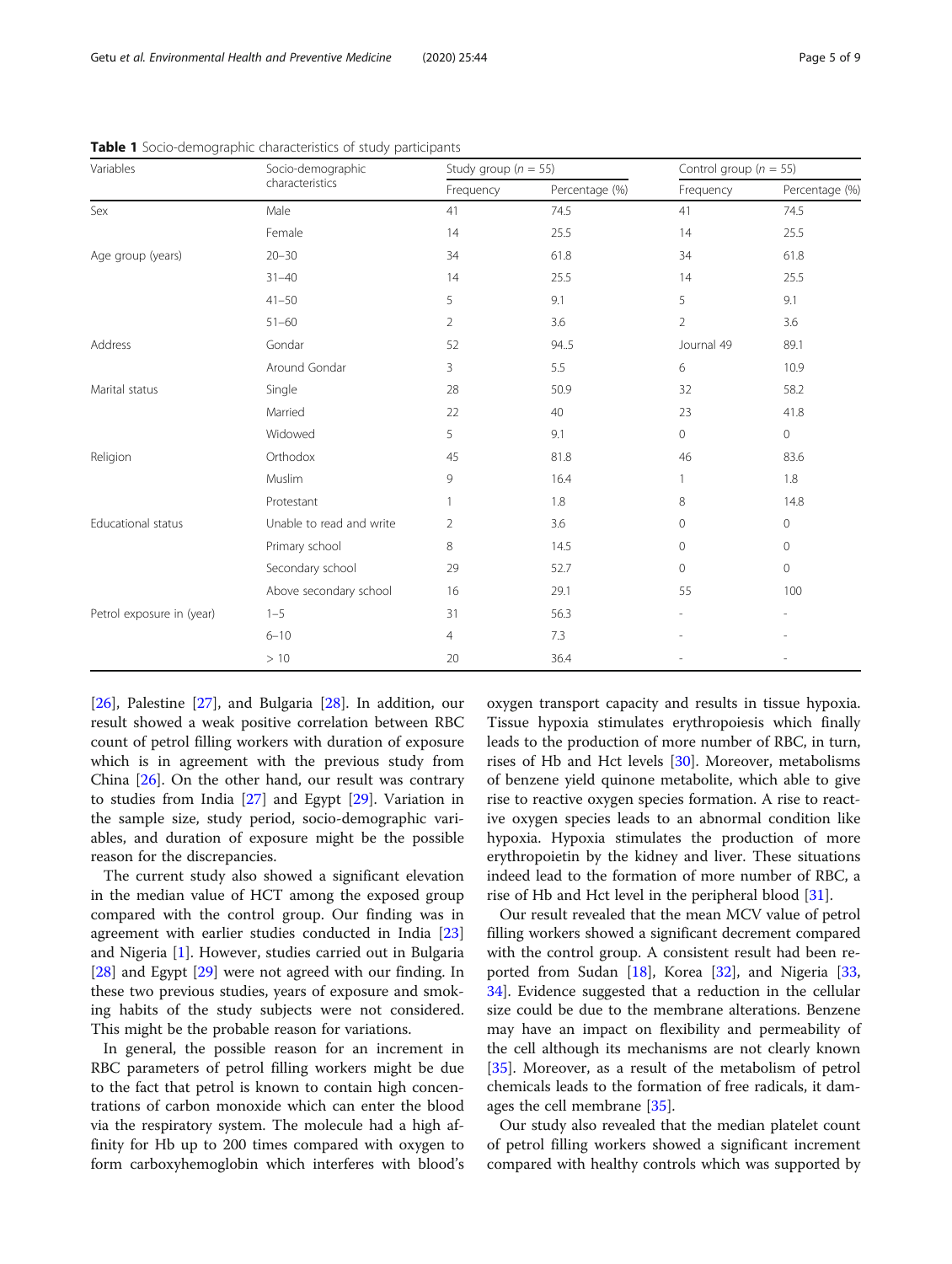# <span id="page-5-0"></span>Table 2 Hematological parameters of study participants

| Hematological parameters<br>Category<br>Frequency<br>Percentage (%)<br>Frequency<br>Percentage (%)<br>WBC $(\times 10^9/l)$<br>Below normal<br>3.6<br>$\circ$<br>0<br>2<br>55<br>100<br>Normal<br>45<br>81.8<br>Above normal<br>8<br>14.5<br>$\circ$<br>0<br>RBC ( $\times$ 10 <sup>12</sup> /l)<br>Below normal<br>0<br>0<br>$\circ$<br>0<br>Normal<br>55<br>100<br>55<br>100 |
|--------------------------------------------------------------------------------------------------------------------------------------------------------------------------------------------------------------------------------------------------------------------------------------------------------------------------------------------------------------------------------|
|                                                                                                                                                                                                                                                                                                                                                                                |
|                                                                                                                                                                                                                                                                                                                                                                                |
|                                                                                                                                                                                                                                                                                                                                                                                |
|                                                                                                                                                                                                                                                                                                                                                                                |
|                                                                                                                                                                                                                                                                                                                                                                                |
|                                                                                                                                                                                                                                                                                                                                                                                |
| Above normal<br>0<br>0<br>0<br>0                                                                                                                                                                                                                                                                                                                                               |
| Hb (g/dl)<br>Below normal<br>1.8<br>$\overline{2}$<br>$\mathbf{1}$<br>3.6                                                                                                                                                                                                                                                                                                      |
| Normal<br>52<br>94.6<br>52<br>94.6                                                                                                                                                                                                                                                                                                                                             |
| Above normal<br>1.8<br>2<br>3.6<br>$\mathbf{1}$                                                                                                                                                                                                                                                                                                                                |
| Below normal<br>1.8<br>3<br>5.4<br>Hct (%)<br>$\mathbf{1}$                                                                                                                                                                                                                                                                                                                     |
| Normal<br>54<br>98.2<br>52<br>94.6                                                                                                                                                                                                                                                                                                                                             |
| $\mathsf{O}\xspace$<br>Above normal<br>0<br>0<br>$\mathsf{O}\xspace$                                                                                                                                                                                                                                                                                                           |
| MCV (fl)<br>Below normal<br>26<br>47.3<br>6<br>10.9                                                                                                                                                                                                                                                                                                                            |
| Normal<br>29<br>52.7<br>49<br>89.1                                                                                                                                                                                                                                                                                                                                             |
| Above normal<br>0<br>0<br>0<br>$\mathsf{O}\xspace$                                                                                                                                                                                                                                                                                                                             |
| MCH (pg)<br>Below normal<br>$\circ$<br>0<br>$\overline{4}$<br>7.3                                                                                                                                                                                                                                                                                                              |
| Normal<br>92.7<br>55<br>100<br>51                                                                                                                                                                                                                                                                                                                                              |
| Above normal<br>0<br>0<br>0<br>0                                                                                                                                                                                                                                                                                                                                               |
| MCHC (%)<br>Below normal<br>0<br>$\mathsf{O}\xspace$<br>$\circ$<br>0                                                                                                                                                                                                                                                                                                           |
| Normal<br>34<br>61.8<br>53<br>96.4                                                                                                                                                                                                                                                                                                                                             |
| Above normal<br>21<br>38.3<br>$\overline{2}$<br>3.6                                                                                                                                                                                                                                                                                                                            |
| Platelet $(\times 10^9/l)$<br>Below normal<br>0<br>$\circ$<br>0<br>0                                                                                                                                                                                                                                                                                                           |
| Normal<br>55<br>100<br>100<br>100                                                                                                                                                                                                                                                                                                                                              |
| Above normal<br>0<br>$\circ$<br>0<br>0                                                                                                                                                                                                                                                                                                                                         |
| Neutrophil (%)<br>Below normal<br>9<br>16.4<br>$\mathbf{1}$<br>1.8                                                                                                                                                                                                                                                                                                             |
| Normal<br>80<br>90.9<br>44<br>50                                                                                                                                                                                                                                                                                                                                               |
| Above normal<br>3.6<br>7.3<br>2<br>4                                                                                                                                                                                                                                                                                                                                           |
| Neutrophils absolute $(\times 10^9/l)$<br>Below normal<br>7.3<br>10<br>18.2<br>$\overline{4}$                                                                                                                                                                                                                                                                                  |
| Normal<br>38<br>69.1<br>78.2<br>43                                                                                                                                                                                                                                                                                                                                             |
| Above normal<br>7<br>12.7<br>8<br>14.5                                                                                                                                                                                                                                                                                                                                         |
| Lymphocyte (%)<br>Below normal<br>3.6<br>0<br>0<br>2                                                                                                                                                                                                                                                                                                                           |
| 92.7<br>96.4<br>Normal<br>53<br>51                                                                                                                                                                                                                                                                                                                                             |
| Above normal<br>7.3<br>$\mathsf{O}\xspace$<br>$\mathsf{O}\xspace$<br>4                                                                                                                                                                                                                                                                                                         |
| Lymphocytes absolute $(\times 10^9/l)$<br>$\mathsf{O}\xspace$<br>Below normal<br>$\mathbf 0$<br>0<br>$\mathsf{O}\xspace$                                                                                                                                                                                                                                                       |
| Normal<br>98.2<br>55<br>100<br>54                                                                                                                                                                                                                                                                                                                                              |
| Above normal<br>1.8<br>0<br>0<br>1                                                                                                                                                                                                                                                                                                                                             |
| Mixed cells (%)<br>Below normal<br>5<br>9.1<br>5<br>9.1                                                                                                                                                                                                                                                                                                                        |
| Normal<br>56.4<br>40<br>72.7<br>31                                                                                                                                                                                                                                                                                                                                             |
| Above normal<br>19<br>34.5<br>18.2<br>10                                                                                                                                                                                                                                                                                                                                       |
| Mixed absolute $(x 10^9/l)$<br>Below normal<br>10.9<br>1.8<br>6<br>$\mathbf{1}$                                                                                                                                                                                                                                                                                                |
| Normal<br>70.9<br>90.9<br>39<br>50                                                                                                                                                                                                                                                                                                                                             |
| Above normal<br>7.3<br>10<br>18.2<br>4                                                                                                                                                                                                                                                                                                                                         |
| Below normal<br>$\overline{2}$<br>3.6<br>7.3<br><b>RDW</b> (%)<br>4                                                                                                                                                                                                                                                                                                            |
| Normal<br>52<br>92.7<br>94.5<br>51                                                                                                                                                                                                                                                                                                                                             |
| Above normal<br>$\mathsf{O}\xspace$<br>0<br>$\mathbf{1}$<br>1.8                                                                                                                                                                                                                                                                                                                |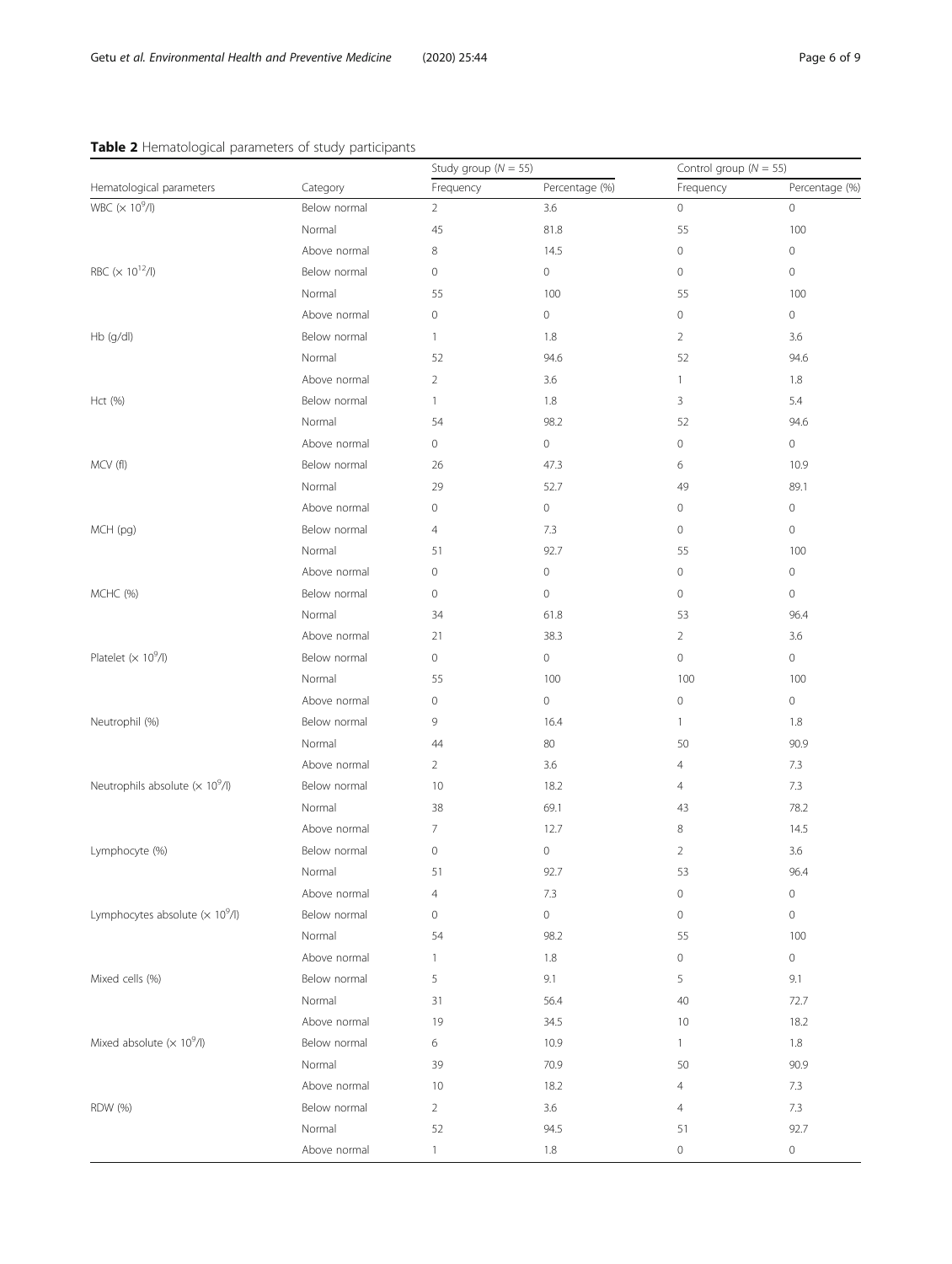| Hematological parameters                                                                  | Study group (cases) ( $n = 55$ ) | Control group ( $n = 55$ ) | $P$ value |
|-------------------------------------------------------------------------------------------|----------------------------------|----------------------------|-----------|
| RBC $(\times 10^{12}/I)^{33}$                                                             | $5.38 \pm 0.57$                  | $4.75 \pm 0.52$            | < 0.001   |
| Hb $(g/dI)$ <sup>**</sup>                                                                 | $15.51 \pm 1.61$                 | $13.77 \pm 1.54$           | < 0.001   |
| $MCV(fI)^{\text{max}}$                                                                    | $85.12 \pm 3.79$                 | $88.77 \pm 3.62$           | < 0.001   |
| WBCs ( $\times$ 10 <sup>9</sup> /l) <sup><math>\ddot{\varphi}</math></sup>                | 6.10(2.4)                        | 6.00(3.2)                  | 0.995     |
| Hct $(%)^{\ddot{\varphi}}$                                                                | 46.6(4.5)                        | 42.2(6.4)                  | < 0.001   |
| MCH $(Pq)^{\ddot{\varphi}}$                                                               | 29.3(1.5)                        | 29.2 (1.8)                 | 0.530     |
| MCHC $(%)^{\text{tx}}$                                                                    | 34.2(1.3)                        | 32.7(1.1)                  | < 0.001   |
| Platelet ( $\times$ 10 <sup>9</sup> /l) <sup><math>\ddot{\varphi}</math></sup>            | 258 (98)                         | 222 (81)                   | 0.005     |
| Neutrophil $(\%)^{\hat{\varphi}}$                                                         | 52.0 (18.8)                      | 53.2 (10.5)                | 0.068     |
| Neutrophils absolute ( $\times$ 10 <sup>9</sup> /l) <sup><math>\frac{1}{2}</math></sup>   | 3.00(2)                          | 3.1(2.05)                  | 0.357     |
| Lymphocyte $(\%)^{\mathfrak{P}}$                                                          | 37.9 (17.5)                      | 35.3 (11.6)                | 0.188     |
| Lymphocytes absolute ( $\times$ 10 <sup>9</sup> /l) <sup><math>\frac{\pi}{2}</math></sup> | 2.20(0.9)                        | 2.00(0.6)                  | 0.037     |
| Mixed $(%)^{\text{#}}$                                                                    | 9.30(7.9)                        | 9.30(4.5)                  | 0.253     |
| Mixed absolute $(x 10^9/l)^{1/2}$                                                         | 0.6(0.4)                         | 0.6(0.2)                   | 0.538     |
| RDW $(\%)^{\frac{1}{\sqrt{x}}}$                                                           | 13.7(0.9)                        | 13.1(1.1)                  | < 0.001   |

<span id="page-6-0"></span>Table 3 Comparison of hematological parameters of study participants

☼☼Data were expressed as mean (± SD) ☼Data were expressed as median (IQR)

a study from UK [[36\]](#page-8-0). This might be due to petrol chemicals may catalyze the activity of the bone marrow for more platelet production [\[37](#page-8-0)]. On the other hand, our result was contrary to previous studies from India [[23](#page-8-0)] and France [[38\]](#page-8-0). Thus, contradicted findings might be due to other confounding factor like HIV and hepatitis virus infections which were not excluded in previous studies.

According to our result, the median of the MCHC level of petrol filling workers showed a significant increment compared with healthy controls. The result was in agreement with a study from Gaza [[39\]](#page-8-0). However, our result was contrary to findings from UK [\[36\]](#page-8-0) and Iran [[40\]](#page-8-0) that reported a lower MCHC value in the exposed group than the control group. The possible reason for this discrepancy might be due to variation in duration of exposure. In this study, a majority of study participants had an exposure history of < 5 years compared with a study from Iran [[40\]](#page-8-0) which includes participants with a minimum exposure history of 5 years in which duration of exposure had an impact. On the other hand, the nature of the study design, cross-sectional versus retrospective, might be the other possible cause for the

Table 4 Correlations of duration of petrol exposure with hematological parameters of petrol station workers

| Parameters                          | Correlation coefficient $[p(r)]$ , (rho)] | P value |
|-------------------------------------|-------------------------------------------|---------|
| RBC ( $\times$ 10 <sup>12</sup> /l) | $0.287*$                                  | 0.034   |
| MCV (fl)                            | $-0.321*$                                 | 0.017   |
| MCHC (%)                            | $0.337**$                                 | 0.012   |

\*Pearson product moment correlation p(r)

\*\*Spearman's rank-order correlation coefficient (rho)

discrepancy. Evidence showed that an increase in MCHC can be a valuable clinical indicator of increased spherocytosis which is noticed upon exposure to benzene [\[35](#page-8-0)].

Our study also showed that the median absolute lymphocyte count of petrol filling workers was higher than health controls which was supported by a study from Nigeria [\[1\]](#page-7-0). However, our result was in contradiction with previous studies from India [\[8](#page-7-0), [27](#page-8-0)]. Variation in sample size may be the possible reason for this discrepancy. In our study, a majority of cases are exposed for  $<$  5 years; early exposure petrol oil may elicit the immune activation and production of lymphocyte. Along with such exposure, they may be more susceptible to infectious diseases like infectious mononucleosis that increase the lymphocyte population [[1\]](#page-7-0).

Moreover, according to our result, the median RDW value of petrol filling workers showed a significant increment compared with healthy controls. RDW is a key indicator which principally indicates impaired erythropoiesis and abnormal red blood cell destruction. However, it is also associated with inflammation and allergic reaction which might be due to benzene. RDW is a strong predictor of all-cause, cardiovascular and cancer-related mortality [\[41\]](#page-8-0).

# Limitation and strength of the study

Since the study was conducted among small sample size, this might reduce the statistical power of the study. On the other hand, the cross-sectional nature of the study design makes it difficult to establish a cause-effect relationship. Given these limitations, the physical diagnosis was carried out to assess vital signs and other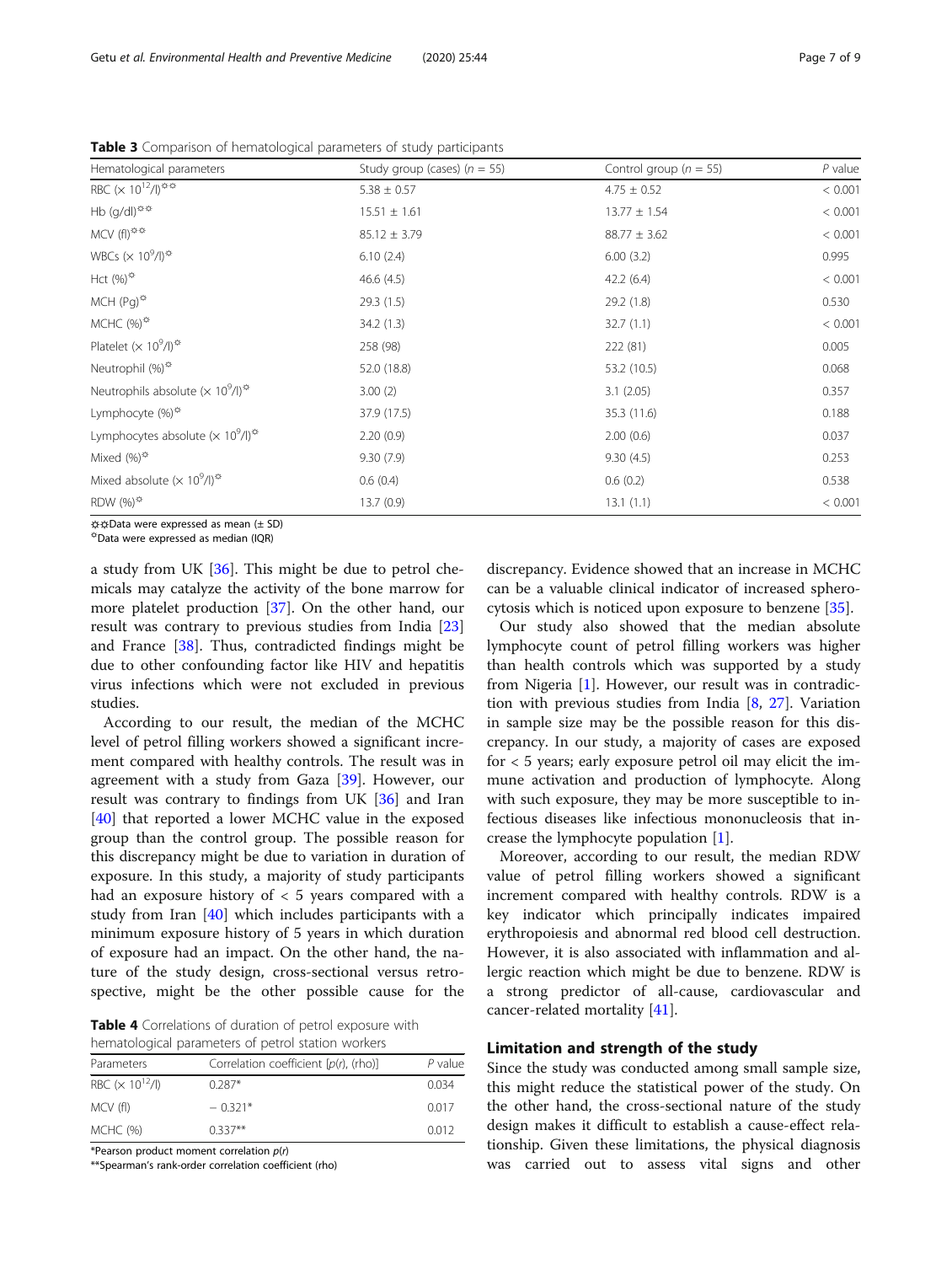<span id="page-7-0"></span>comorbidities which might have an impact on hematological parameters. In addition, all study participants were screened for HIV, hepatitis B virus, and hepatitis C virus.

# Conclusions

Findings in this study lead to conclude that the majority of hematological parameters (RBC, Hb, Hct, MCHC, RDW, absolute lymphocyte count, and platelet count) of petrol filling workers showed an increment compared with healthy controls which might be associated with the effect of petrol. On the other hand, the MCV value of petrol filling workers indicated a decrement compared with healthy controls. Moreover, duration of petrol exposure showed a significant positive correlation with RBC and MCHC values while a negative correlation with that of MCV level of petrol filling workers which can suggest the effect of this substance on hematological parameters. Therefore, it is important to assess change in hematological parameters by further longitudinal study with larger sample size using an inclusive manner of advanced tests (molecular, cytogenetic, immuno-histochemistry, and biochemistry) to rule out the cause-effect relationships between petrol exposures and change in hematological parameters which may help to prevent associated hematological disorders and complications thereof.

#### Supplementary information

Supplementary information accompanies this paper at [https://doi.org/10.](https://doi.org/10.1186/s12199-020-00886-1) [1186/s12199-020-00886-1](https://doi.org/10.1186/s12199-020-00886-1).

Additional file 1. Shows the output of RBC, MCV and MCHC data normality statistics, which includes Kolmogorov-Smirnov and Shapiro-Wilk tests.

Additional file 2. Shows the scatter plot of the bivariate correlation analysis of RBC count with duration of exposure for petrol.

Additional file 3. Shows the scatter plot of the bivariate correlation analysis of MCV with duration of exposure for petrol.

Additional file 4. Shows the scatter plot of the bivariate correlation analysis of MCHC (%) with duration of exposure for petrol.

#### Abbreviations

BMI: Body mass index; CBC: Complete blood count;

EDTA: Ethylenediaminetetraacetic acid; ESR: Erythrocyte sedimentation rate; Hct: Hematocrit; Hb: Hemoglobin; IARC: International Agency for Research on Cancer; IQR: Interquartile range; MCHC: Mean cell hemoglobin concentration; MCH: Mean cell hemoglobin; MCV: Mean cell volume; RBCs: Red blood cells; RDW: Red cell distribution width; SD: Standard deviation; WBCs: White blood cells

#### Acknowledgements

The authors would like to acknowledge all the study participants. It is also our pleasure to thank Gondar town health office, petrol stations, and the University of Gondar comprehensive specialized referral hospital blood bank staffs for their cooperation during data collection. Finally, the authors would like to acknowledge the Department of Hematology and

Immunohematology, School of Biomedical and Laboratory, College of Medicine and Health Science, the University of Gondar, for logistic support.

#### Authors' contributions

Conceptualization: Sisay Getu, Elias Shiferaw, Mulugeta Melku. Data collection and curation: Sisay Getu, Elias Shiferaw, Mulugeta Melku. Data analysis and interpretation: Sisay Getu, Mulugeta Melku. Funding acquisition: Sisay Getu, Elias Shiferaw, Mulugeta Melku. Project administration: Sisay Getu, Mulugeta Melku. Writing original draft: Sisay Getu, Elias Shiferaw, Mulugeta Melku. Writing review and editing: Sisay Getu, Elias Shiferaw, Mulugeta Melku. The author(s) read and approved the final manuscript.

#### Funding

The authors received no specific funding for this work.

#### Availability of data and materials

All data and materials were included in the manuscript

#### Ethics approval and consent to participate

The study was conducted after ethical approval was obtained from the Research and Ethical Review Committee of School of Biomedical and Laboratory Sciences, College of Medicine and Health Sciences, University of Gondar.

#### Consent for publication

Not applicable

#### Competing interests

The authors declare that there is no competing interest.

#### Received: 3 April 2020 Accepted: 20 August 2020 Published online: 29 August 2020

#### References

- 1. Ezejiofor TIN. Hematological indicators of exposure to petroleum products in petroleum refining and distribution industry workers in Nigeria. J Clin Ttoxicol. 2016;6(1):276.
- 2. Carey R, Driscoll T, Peters S, Glass DC, Reid A, Benke G. e tal. Estimated prevalence of exposure to occupational carcinogens in Australia (2011- 2012). J Occup Environ Med. 2014;71(1):55–62.
- 3. Ekpenyong C, Asuquo A. Recent advances in occupational and environmental health hazards of workers exposed to gasoline compounds. Int J Occup Med Environ Health. 2017;30(1):1–26.
- 4. Travis LB, Yang LIC, Zhang ZN, Li DE, Yin SN, Chow WH, et al. Hematopoietic malignancies and related disorders among benzeneexposed workers in China. NCI. 1994;14(1-2):91–102.
- 5. Okonkwo COJ, Ehileboh AD, Nwobodo E, Dike CC. The effects of acute gasoline vapour inhalation on some hematological indices. J Acute Dis. 2016;5(2):123–5.
- 6. Chavan S, Jadhav S. A study of pulmonary function tests, diffusing capacity of lungs for carbon monoxide and hematological parameters among petrol pump workers. NJP PP. 2017;7(6):1.
- 7. Houot M, Pilorget C, Dananche B. Prevalence of exposure to some occupational carcinogens in France: evolution between 1999 and 2007. Occup Environ Med. 2014;71(Suppl 1):A16.
- 8. Mistry H, Mathur A, Parmar D, Dixit R. Study of leucocyte count and its association with blood pressure in petrol pump workers of Surat city. Int J Basic Appl Physiol. 2016;5(1):71.
- 9. Jarrahi AM, Mohagheghi MA, Kalaghchi B, Jarrahi YM, Kolahi AA, Noori MK. Estimating the incidence of leukemia attributable to occupational exposure in Iran. Asian Pacific J Cancer Prev. 2009;10(01):67–70.
- 10. Linet MS, Yin SN, Tian HY, Gilbert ES, Dores GM, Hayes RB, et al. Incidence of hematopoietic malignancies in Chinese benzene-exposed workers. Int J Cancer. 2015;137(1):2184–97.
- 11. Hayes RB, Songnian Y, Dosemeci M, Linet M. Benzene and lympho
- hematopoietic malignancies in humans. Am J Indu Med. 2001;40(2):117–26. 12. Cherrie JW, Tongeren MV, Semple S. Exposure to occupational carcinogens
- in Great Britain. Anna Occup Hygiene. 2007;51(8):653–64. 13. D'Mannetje A, McLean D, Glass B, Cheung K, Douwes J, Pearce N, et al. Occupational exposure to carcinogens in New Zealand. J Occup Environ Med. 2014;71(Suppl 1):A47.
- 14. Yin S, Li Q, Liu Y, Tian F, Do C, Jin C. Occupational exposure to benzene in China. Br J Ind Med. 1987;44(3):192–5.